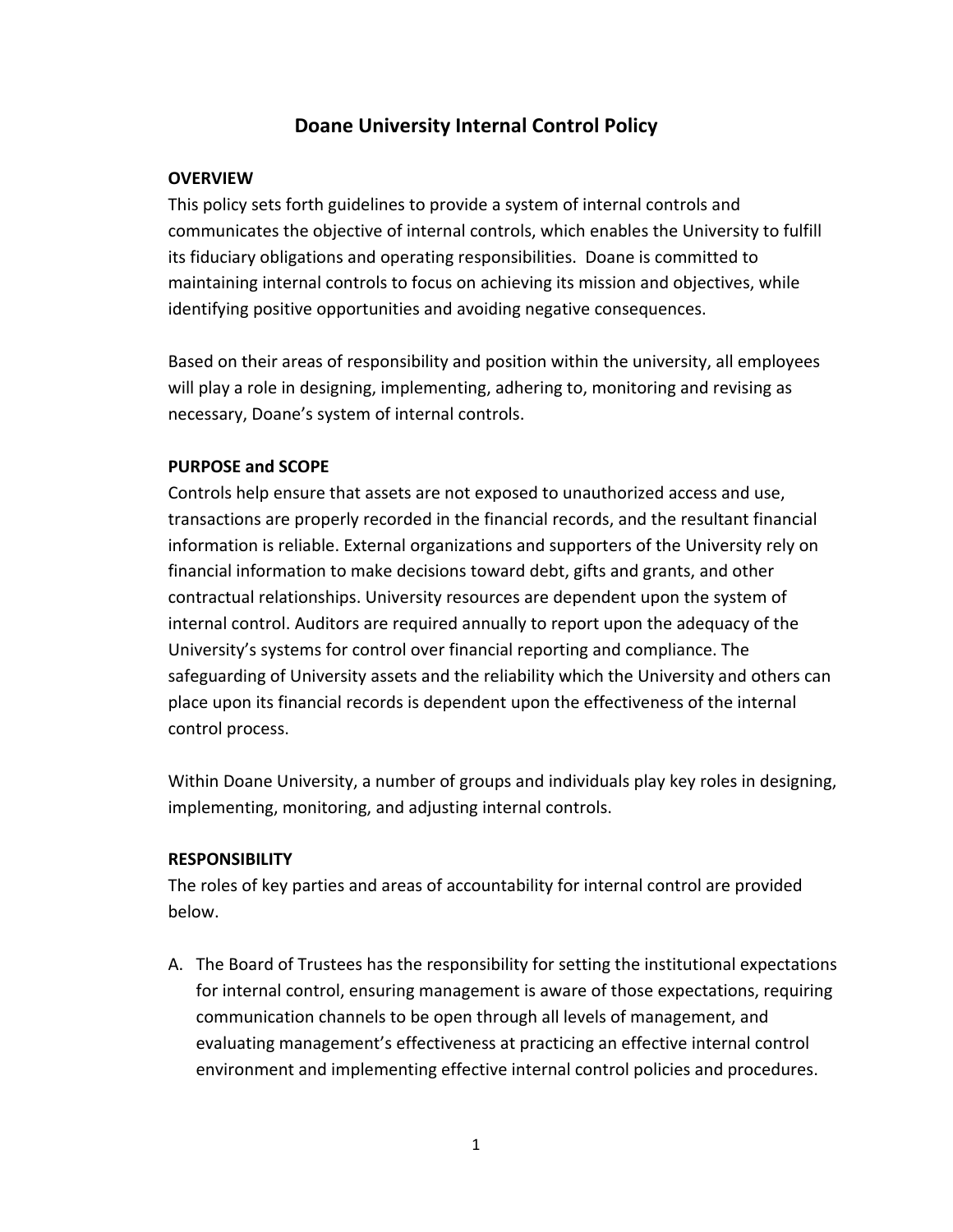- B. Management control is the first line of defense in risk management. Individuals with delegated approval authority, e.g., president, vice presidents, deans, directors, and department chairs, are responsible for establishing, maintaining, and supporting a system of internal controls within their areas of responsibility, for creating the control environment which directs compliance with university policies and procedures, and for setting a strong "tone at the top" in terms of leading by example.
- C. Management and supervision, including proactive oversight, is necessary to ensure that internal controls are operating as intended and to ensure the reliability of accounting and operational controls by pointing out errors, omissions, exceptions, and inconsistencies in procedures. This supervision is required regardless of whether the controls are performed by internal personnel or by an external service provider.
- D. Faculty and staff in leadership positions have the responsibility to ensure that those who report to them have knowledge, skills, and abilities to function within and contribute to an effective internal control environment. This includes providing access to appropriate training on topics pertaining to employees' job responsibilities and job classification. As requested, the Business Office controller staff is available to assist in providing training on internal controls and related frameworks and processes.
- E. All levels of management and supervision are responsible for strengthening internal controls when weaknesses are detected. Department managers should periodically review and update departmental procedures to ensure that the general principles of internal control are continuing to be followed.
- F. The Business Office has the primary responsibility for designing and implementing internal controls over financial reporting and compliance with applicable laws, rules, and regulations. The Business Office is the university source for information and assistance to faculty and staff leadership on this topic.
- G. The Human Resources Department (HR) is primarily responsible for designing and implementing internal controls designed to prevent disparate treatment and to provide fair and equitable treatment over employee recruitment, hiring, separation, promotion, job classification, employee benefits, salary administration, and paying employees. HR is the university source for information and assistance to faculty and staff leadership on this topic.
- H. Information Technology Services (IT) is primarily responsible for establishing internal controls relating to the design of information technology infrastructure, security management, network intrusion detection, and information technology acquisition,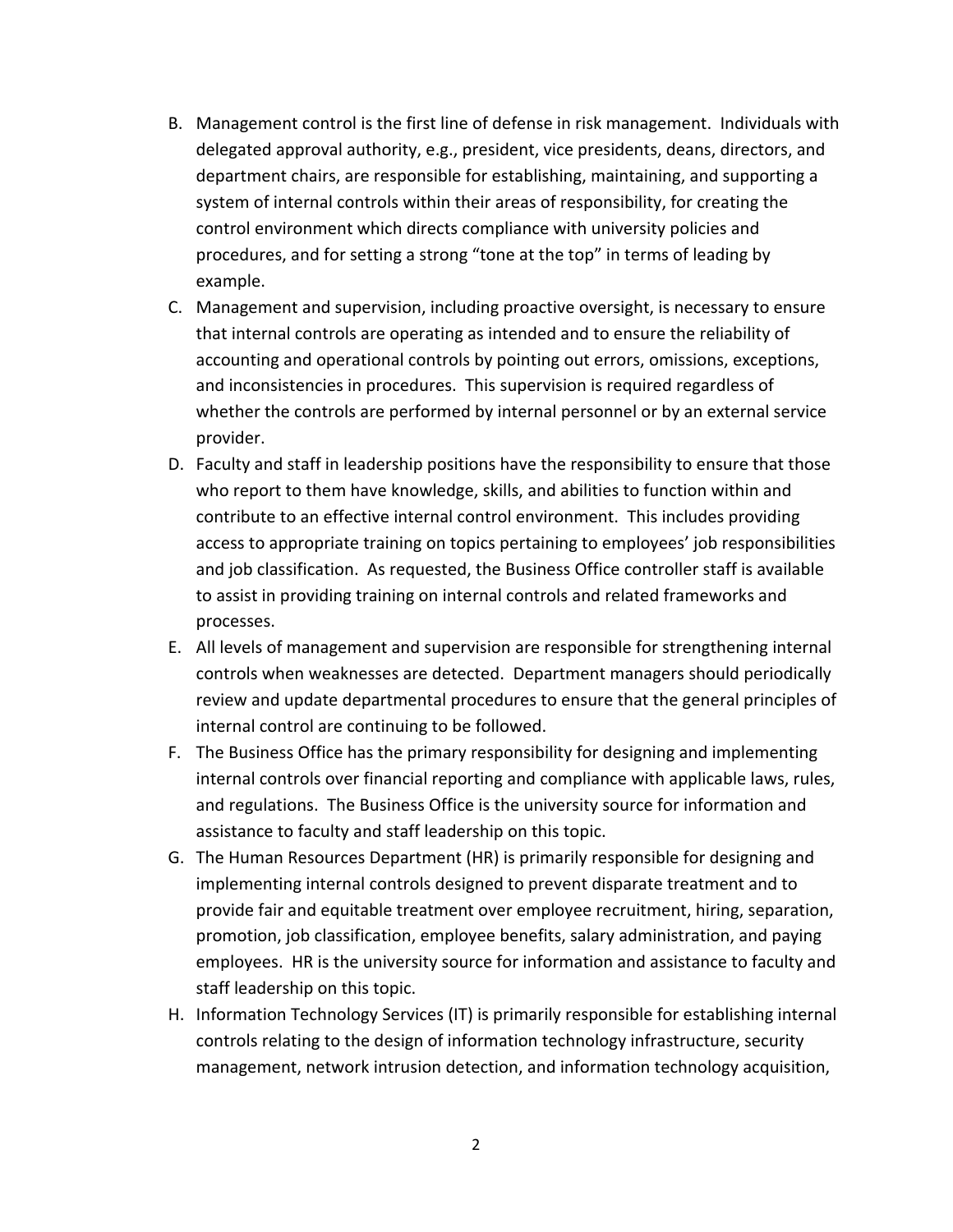development, and maintenance. IT will also assist end users and data owners in developing system, data, file, and program access controls.

- I. External auditors also provide independent assurance and review the adequacy of all levels and types of internal controls over finance and compliance and may provide recommendations or require the university to take corrective actions.
- J. Department managers are responsible for performing prompt corrective action and documenting where necessary on all internal control findings and recommendations made by the Business Office controller function and external auditors. The Controller or Assistant Controller will work with department managers and other parties to provide guidance relating to remediation efforts for recommendations made by external auditors.

#### **KEY PROCESSES**

#### **1. Internal Control Development Process**

Management is responsible for the design and implementation of internal controls which expedite decision-making and enhance performance by:

- Providing reliable data
- Safeguarding assets and essential records
- Promoting process consistency, operational efficiency and customer satisfaction
- Encouraging adherence to management policies, regulatory compliance, and funding source requirements

Management must assess the costs, benefits, and risks associated with its mission and objectives when designing and implementing controls to develop an internal control environment. The intent should be to reduce inherent risk to a manageable level of residual risk consistent with the university's risk tolerance.

Management is also responsible for selecting efficient and effective internal controls. For example, the frequency with which a control needs to be performed and the appropriate timing of performance should be considered. Also, any potential unintended consequences, such as impact to other departments or external stakeholders, should be evaluated prior to implementation.

Costs associated with internal controls should not exceed the risk mitigation benefit, nor should excessive controls be implemented to suppress mission effectiveness, objective achievement, customer satisfaction, and timely action.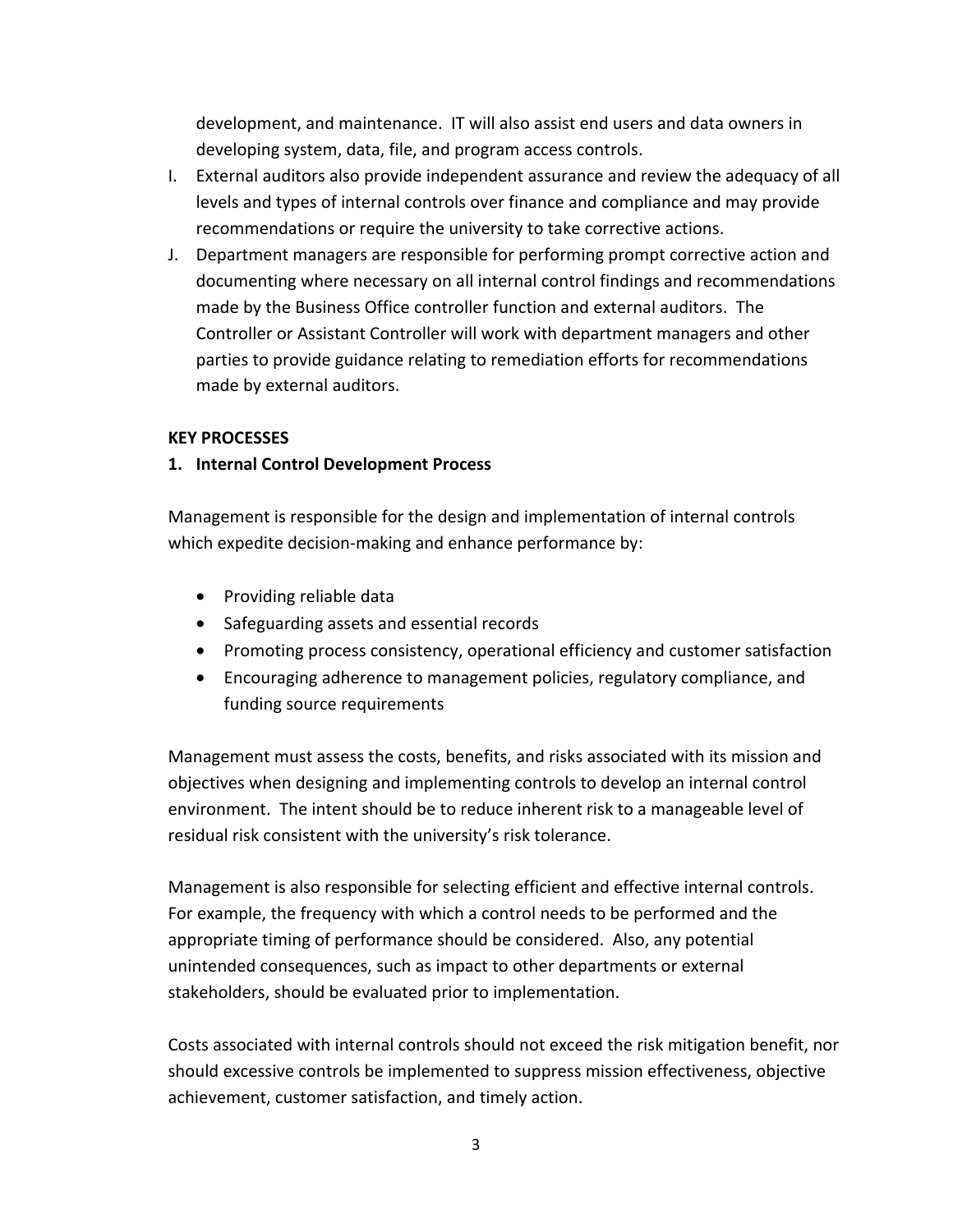Periodic review should be performed to verify that all of these factors remain in balance.

#### **2. Internal Control Communication Process**

Once internal controls are designed and implemented, management should take proactive steps to communicate this information to individuals directly involved in performing the control, along with individuals from other areas that will be impacted by control.

Failure to inform impacted parties and increase awareness of the existence of and required compliance with internal controls can lead to risk scenarios and negative implications similar to those from not designing and implementing internal controls at all.

### **KEY CONTROL ACTIVITIES**

Listed below are a number of control activities that management must consider when developing and implementing relevant processes.

- **a. Separation of Duties.** Individual duties are separated so that one person's work routinely serves as a complementary check on another person's work. No one person has complete control over more than one key processing function or activity, such as authorizing, approving, certifying, disbursing, receiving, or reconciling. Separation of duties provides necessary checks and balances to detect error and prevent concealment of irregularities. This process includes both physical controls and system access controls.
- **b. Authorization and Approval.** Proposed transactions are authorized when they are proper and consistent with university policy and the university's plans. Transactions are approved by the person delegated approval authority. Approval authority is usually conferred on the basis of some special knowledge or competency and may be electronic or in writing. The timing of authorization and approval is typically prior to the activity or transaction taking place to make it a preventive control.
- **c. Supporting Documentation.** Relevant documents exist to support and provide complete information about transactions. Documentation may be printed or electronic and should be sufficient to clearly explain the transaction to someone, for example an auditor, inquiring about it at a later date. Documentation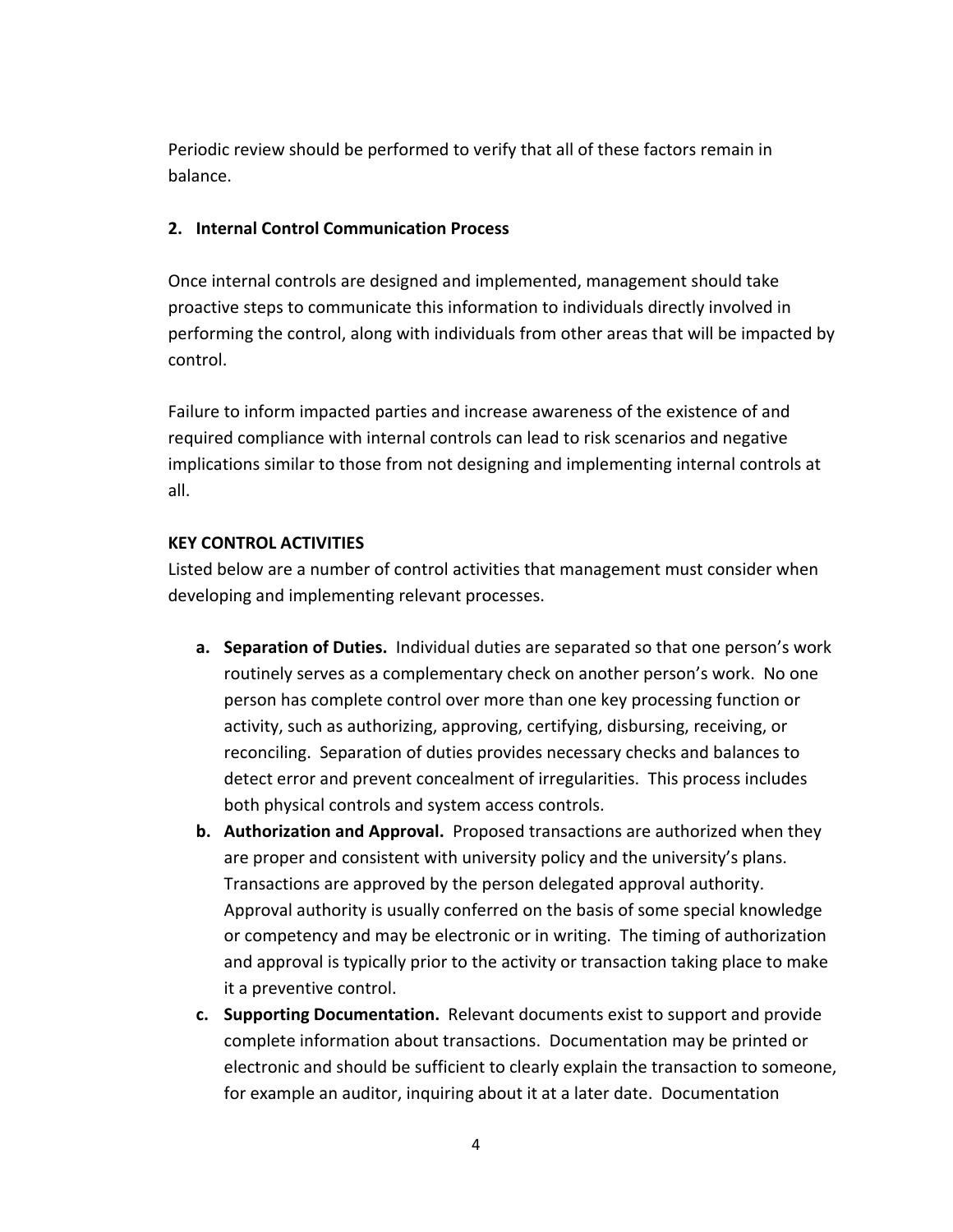minimizes the risk of penalties and fines due to unsubstantiated transactions. Document retention policies are also an important part of meeting all legal, regulatory, and industry best practice guidelines for retaining supporting documentation.

- **d. Supervisory Review.** Supervisors are required to review and compare actual revenue and expenditures to budgets on a regular basis to assure fiscal accountability. Supervisors must be satisfied that they have first-hand knowledge or sufficient documentation to confirm that transactions are reasonable, necessary, and appropriate; have been charged to the correct department or project; and were properly authorized and approved by their department. In addition, management should compare actual performance to planned or expected results throughout the department or university and analyze significant differences.
- **e. Reconciliation.** Reconciliation is the process of comparing transactions and activity to supporting documentation; it ensures the accuracy and validity of financial information and that unauthorized changes have not occurred to transactions during processing (e.g., an unauthorized credit card refund). Further, reconciliation involves resolving any discrepancies that may have been identified.
- **f. Physical Security.** University assets and records should be kept secure at all times to prevent unauthorized access, theft, loss, or damage. The security of assets and records is essential for ongoing operations, accuracy of information, and privacy of personal information included in some records, and in many cases is a state or federal law.
- **g. System and Application Security.** Access to automated Doane systems, applications, servers, databases, shared drives, and other automated or electronic resources should be based on need to perform required duties as designated by job title, job grade, administrative level access requirements, or internal control procedure documentation. Access should be designated and periodically monitored initially to determine whether it is still required as a person's role changes; access should be removed for individuals who leave the university or transfer to a different department or function.
- **h. Policies and Procedures.** Policies are the guidelines that ensure consistency and compliance with the university's strategic direction. Procedures define the specific instructions necessary to perform a task or part of a process. Together, policies and procedures ensure that a point of view held by the Board of Trustees is translated into steps that result in an outcome compatible with that view.